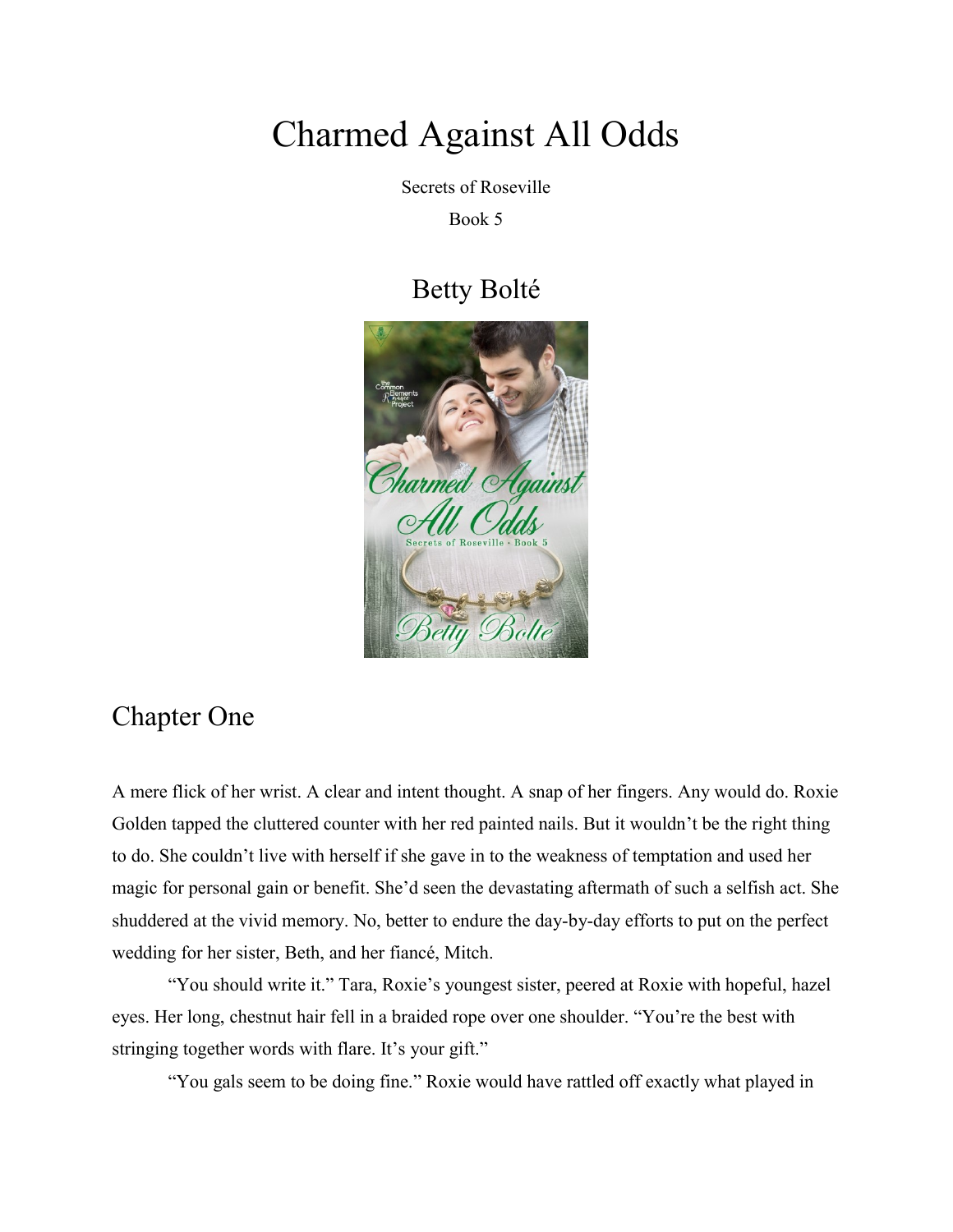her mind but didn't want to hurt her sisters' feelings.

Her animated and enthusiastic sisters had debated the wording for the wedding invitations for hours. Another wedding to plan. Yet for Roxie, a repeat of the old always-the-bridesmaidnever-the-bride syndrome. She mentally shrugged away the cynical inner voice. She didn't care if she never married since it couldn't be the man she had loved with all her heart. A once in a lifetime love. No amount of nagging and matchmaking by her sisters and cousins would change her mind let alone her devastated heart. She'd be glad when Beth married so she didn't have to suffer through another round of invitations, flowers, cakes, and all the other details. In the meantime, she'd grin and bear it. For the fourth and last time, now that her two cousins and her two sisters would all be safely wed.

"If you'd like, I can polish it after you're satisfied." She pressed her palm to the counter for a moment. "I'm sure you've laid down a strong start."

"Not good enough." Beth shook her head, making her shoulder-length, honey-blonde ponytail sway. "Please, Roxie, give it your mystical touch. I'm running out of time."

The Golden Owl Books and Brews store, the family business, was blissfully quiet for the moment. Roxie had much to do before the next rush of customers arrived. Boxes of books and coffee mugs designed for readers waited to be unpacked and put out for sale. Dusting of the rows upon rows of bookshelves on the second floor. Readying the stage for the evening's open mic night and the crowd that would descend on the store for wine and cheese as well as the poetry readings and musical performances. Ordering more donuts, pastries, and bagels for the coffee shop. She'd do whatever necessary to keep the shop running smoothly. Even tap into the customers' general feelings—though not their specific emotions which would be prying—when they browsed the offerings and then adapt the merchandise on hand to satisfy every need. Mother had passed on to a higher realm and left operations of the Golden Owl to her with her sisters' help.

Since Beth and Mitch would tie the knot in four weeks, Roxie counted the days until she could return to her normal, if humdrum, routine. If Beth's after-marriage attitude reflected Tara's after she'd wed Grant, then the bookstore management would fall squarely on Roxie's shoulders for the foreseeable future. Sure, her sisters showed up every day and puttered about. But both their minds were filled with thoughts about the wedding plans. Roxie shrugged mentally, acknowledging that Beth had every right to have the wedding of her dreams.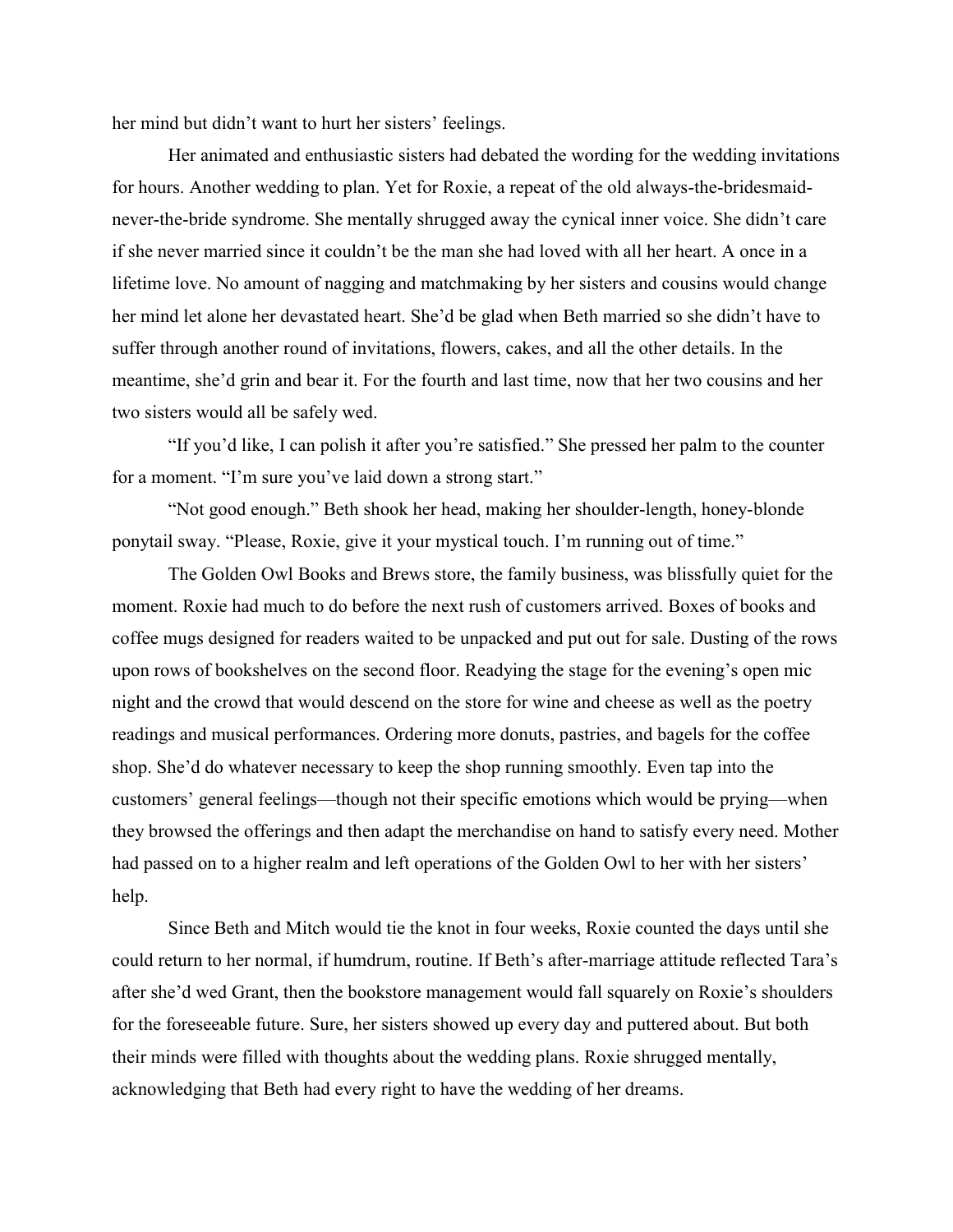In the meantime, Roxie was forced to face the suggestive looks and unvoiced questions about her future. But only for another four weeks. Then everyone would carry on about their own business and forget her spinster status. The oldest sister unwed and even more unavailable.

Tara spun the sheet of notebook paper around, pushing aside a stack of bookmarks, a cup of mini red heart-capped pens, and a teetering stack of new release books on the jumbled counter, and handed the pencil to Roxie. "You're up."

"If you're sure…" Roxie glanced between their bobbing heads. The surge of inner joy and challenge made her heart pulse with a strong beat. She loved it when she was asked to help. "Fine. But go do something and let me think."

Everyone knew she possessed a unique way with language. Her spells had always been renowned among the Order for their flow and power. Her mother had said she was gifted with spell craft in addition to her innate powers. Not least of which was her ability to understand any language, including Mammal and Bird. She held her mother's compliment near and dear. But one thing she'd learned the hard way: better to let others lead and she would help from the background. Otherwise, they took affront.

Her fingers itched to reach for the ash wand she kept tucked in her waistband. Holding the slightly twisted wood helped to flow the magic through her body and mind. If only to assist with choosing the words to encourage family and friends to attend the joining of Beth and Mitch. They didn't know Mitch very well since he'd only arrived in town a few months before. But he'd quickly made himself a part of the family in spirit if not in fact. Once he and Beth married, they'd settle somewhere in Roseville and become more a part of the town. Folks just needed to give him a chance.

"We're going." Tara clasped Beth's upper arms and pushed her toward the back room. "We'll mosey on over to the laptop and start figuring out what flowers she wants in her bouquet."

"No roses, please." Beth grinned back at Roxie as she let Tara propel her into the work room where a mountain of boxes of books and merchandise waited to be put out on shelves and tables. "I want something unique and sturdy like me."

Roxie shooed away her laughing sister with a brief wave of one hand. "Very funny."

In fact, Beth embodied unique and sturdy after all her training she'd done over the past few months. Brazilian Jiu-Jitsu, yoga, firearms, and even a few flying lessons. Her personal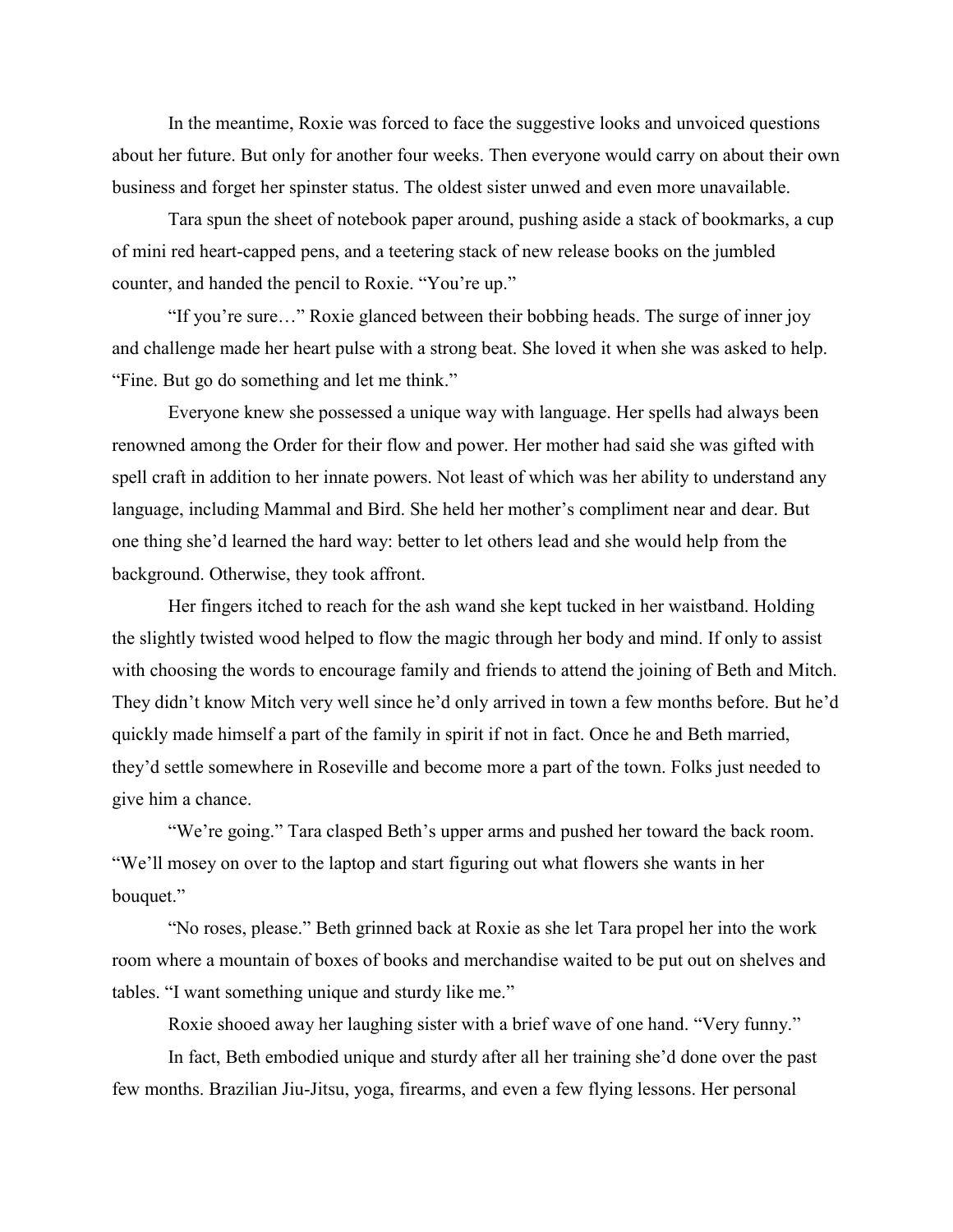skills had grown and transformed her into a woman with self-defense skills and the accompanying inner confidence.

"Thank you for appreciating my bit of humor." Beth chuckled as she disappeared into the room with Tara close behind.

Alone, Roxie studied the awkward attempt they'd made at wording the invitation to the wedding which would be held at the Twin Oaks Plantation Bed and Breakfast Inn. With the inn's ghosts laid to rest, thanks to the combined efforts of Roxie and her sisters as well as the inn's owners, the setting couldn't be lovelier for the ceremony and reception.

A distant flash of lightning outside the front window was followed seconds later by a low rumble announcing the approach of a storm. She glanced out to the busy street, noting with a vague sense of unease the dark gray clouds boiling above the low buildings of the typical southern town. She dropped her gaze back to the paper. After a couple of minutes, Roxie scribbled down a first draft of the invitation. She made several tweaks to the words and then tapped the pencil eraser against her lower lip. Other than the details of when and where, she wanted their friends and family to understand how Beth and Mitch felt about them.

"We invite you to witness our joyful union as the two people who fell in love and wish to spend the rest of our lives proving our love for one another. We hope all of our friends and family will agree to be part of our marriage and will join us in celebrating our new life together."

She added a line or two regarding the reception and then laid down the pencil when the musical bell over the front door jangled with a distinctly different sound. A wash of resistance flowed through her, an odd sensation. The summoning tones drew Beth and Tara out of the work room, curiosity etched on their features. Roxie looked to the door, still pondering the negative energy she sensed, then spotted a young man with dripping black hair and piercing tawny eyes. He hesitated before closing the door with a smooth, forceful thud. He seemed familiar but she couldn't place him. She squinted then blinked as she stared at him as his damp image clarified. Could it be? Shock ricocheted through her the longer she studied his stoic face. It couldn't be. But it was.

## Leo.

He'd come back. Joy flooded her heart. Without further thought or consideration, she shrieked and ran across the store to bear hug her childhood sweetheart before planting a solid kiss on his astonished mouth. The contact revived the electrical current she'd always experienced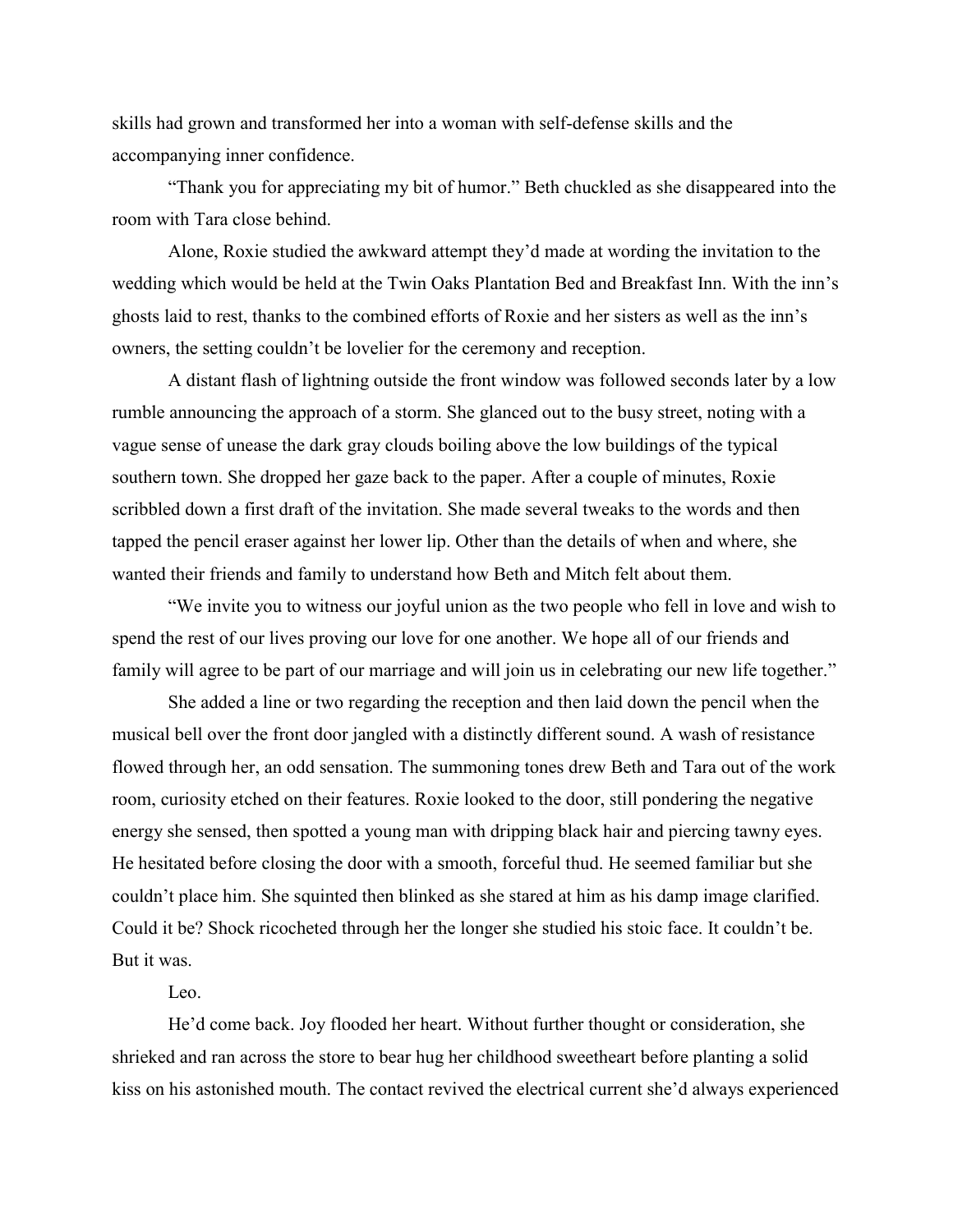when they'd kissed, a simmering sizzle flashing through veins. She pressed her lips to his, arms wrapped around his neck, for several seconds, relishing the taste of his mouth and the feel of his hard body beneath her hands.

She heard her sisters giggling behind her but didn't care.

Leo had come back. Finally.

She'd pushed his memory to the far reaches of her mind. The hurt when they'd broken off their engagement had lingered for years. A jolt of pain and longing went along with the many times she'd want to share a joke or insight with him. Wanted to share thoughts and impressions of her day. The visceral connection they once shared. His returning to Roseville dredged up the link from deep inside. An undeniable bond underlying every conversation, every activity, every moment they'd been together. Everyone, especially Roxie, had thought they made a perfect couple. Finally, she pushed back far enough to smile up into the familiar eyes.

"Leo. Welcome home." Roxie stared at him with delight which slowly wilted the longer she searched his surprised and defensive expression.

He'd changed since he'd left town. Taller and stronger, understandably since he'd been eighteen when he'd headed off to college six years ago. No longer the gangly youth but a fully developed man. Even without his superpowers, he'd become a muscular, powerful being. His gaze held hers with a hint of challenge lurking in their depths. Clean-shaven except for a light mustache, his tempting lips flattened into a straight line. So he hadn't changed so very much after all. He still didn't want her.

To be fair, she'd known he'd leave. He'd made no secret of his desire to move away to the big city. Something she'd resented at the time but eventually came to terms with. Despite loving him with her whole heart, she hadn't been enough. The memory poked the sore spot lingering in her heart as she built a protective shell around herself. He didn't look pleased to see her at all. More like he'd rather be anywhere else than stand in the bookstore.

Rolling thunder sounded above the store as the heavens opened and rain cascaded onto the passing cars and pedestrians hunched under umbrellas or raincoats as they hurried down the sidewalk. Roxie pitied the folks caught in the storm but only for a moment. Her attention jerked back to the seething man in front of her. She peered at her one-time fiancé with sorrow in her heart. He'd returned but not willingly.

"I don't live in this town any longer, thank goodness." Leo swiped a hand through his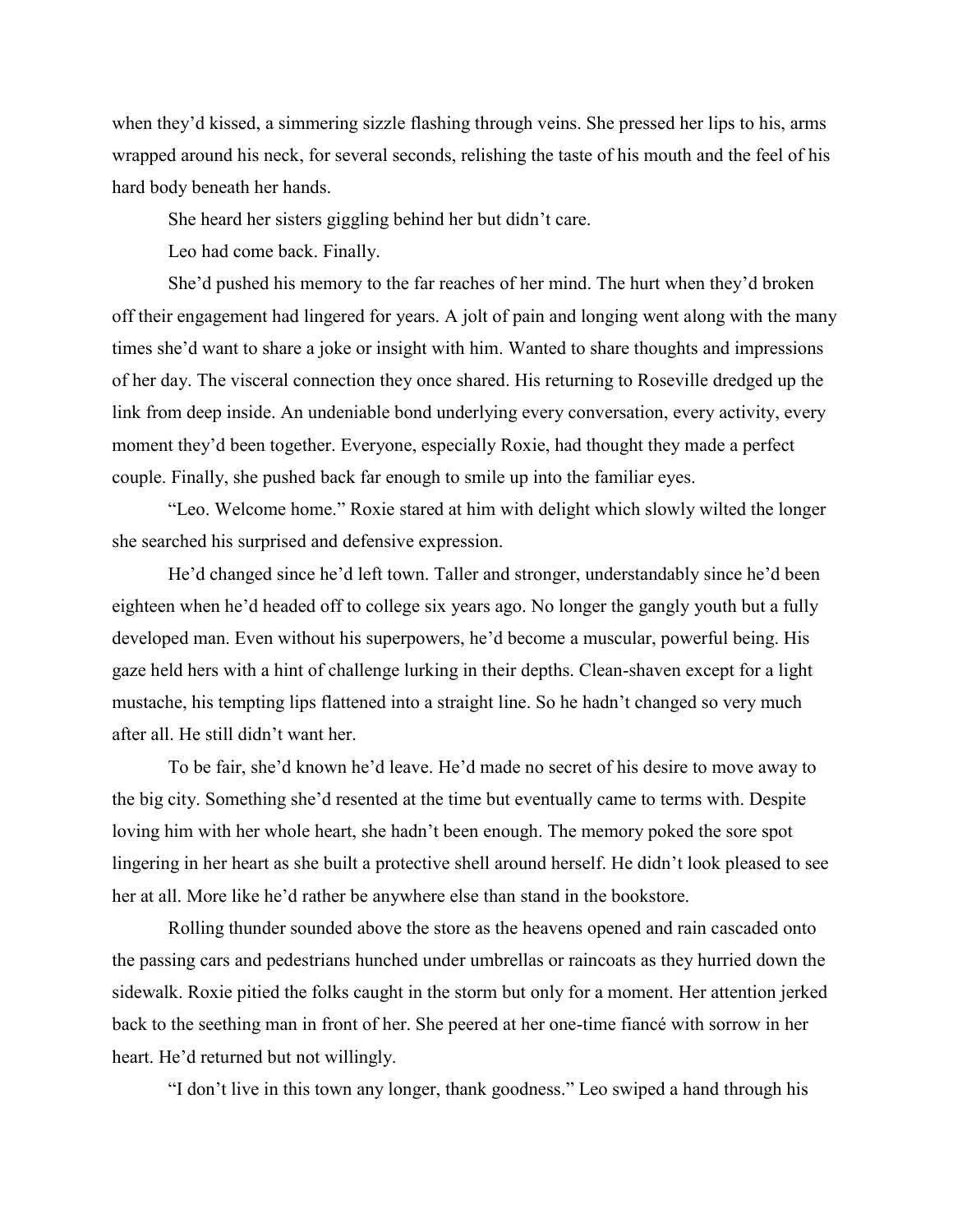hair, showering raindrops onto the floor. Then shoved his hands into his front jeans pockets and took a step away from her. "I'm not staying, either."

Ouch. "What are you doing here?" Besides opening old wounds. She hardened the shell, ready to deflect any barbs he might shoot her way. After all, they hadn't split up on the best of terms.

"My father died last month."

"I'm sorry. I hadn't heard he'd passed." Roxie glanced at her sisters where they worked behind the bakery counter, but obviously eavesdropped. They shook their heads at her to confirm they hadn't been informed of the highly respected man's passing either. Leo's bland expression told her a lot about his attitude, mainly he didn't want to engage with her. Then why had he strode through the door like he belonged? "What does that have to do with us?"

Leo reached into his windbreaker pocket. "He left a note saying to bring this to your mother. That she'd know what to do with it." A silver heart-shaped box lay on his palm with a folded gold paper taped to the top of the lid.

"Mom died three years ago." A surge of remembered grief at the sudden loss of her mother clogged her throat.

Her mother would have known exactly why Homer King had sent the box to her. They'd served together for decades as the Supreme Priest and Priestess of the Order of Witchery Lore, otherwise known as OWL. Her mother's collection of witchery lore proved legendary and was housed at the OWL headquarters outside of town. After her mother died, Roxie and her sisters had no further contact with the Order. Roxie, in particular, had put the large circle out of her mind because they reminded her of when she'd first met Leo, and she really didn't want to relive those wonderful memories when her heart ached for him. So she'd shut the door and locked it, then thrown away the key to those recollections.

Now he stood before her without even a kind word or hello. Her defenses rose higher.

Leo offered the box to Roxie but she shook her head. "I don't know what that is."

"Read the note." He pulled the note from the lid and handed it to her.

"Perhaps with your renowned prodigious understanding of language you'll glean more from it than I did."

She frowned at the sarcasm in his tone but studied the paper in her hand. Dated five years earlier. Before her mother had passed. Since it was indeed addressed to her mother, Homer must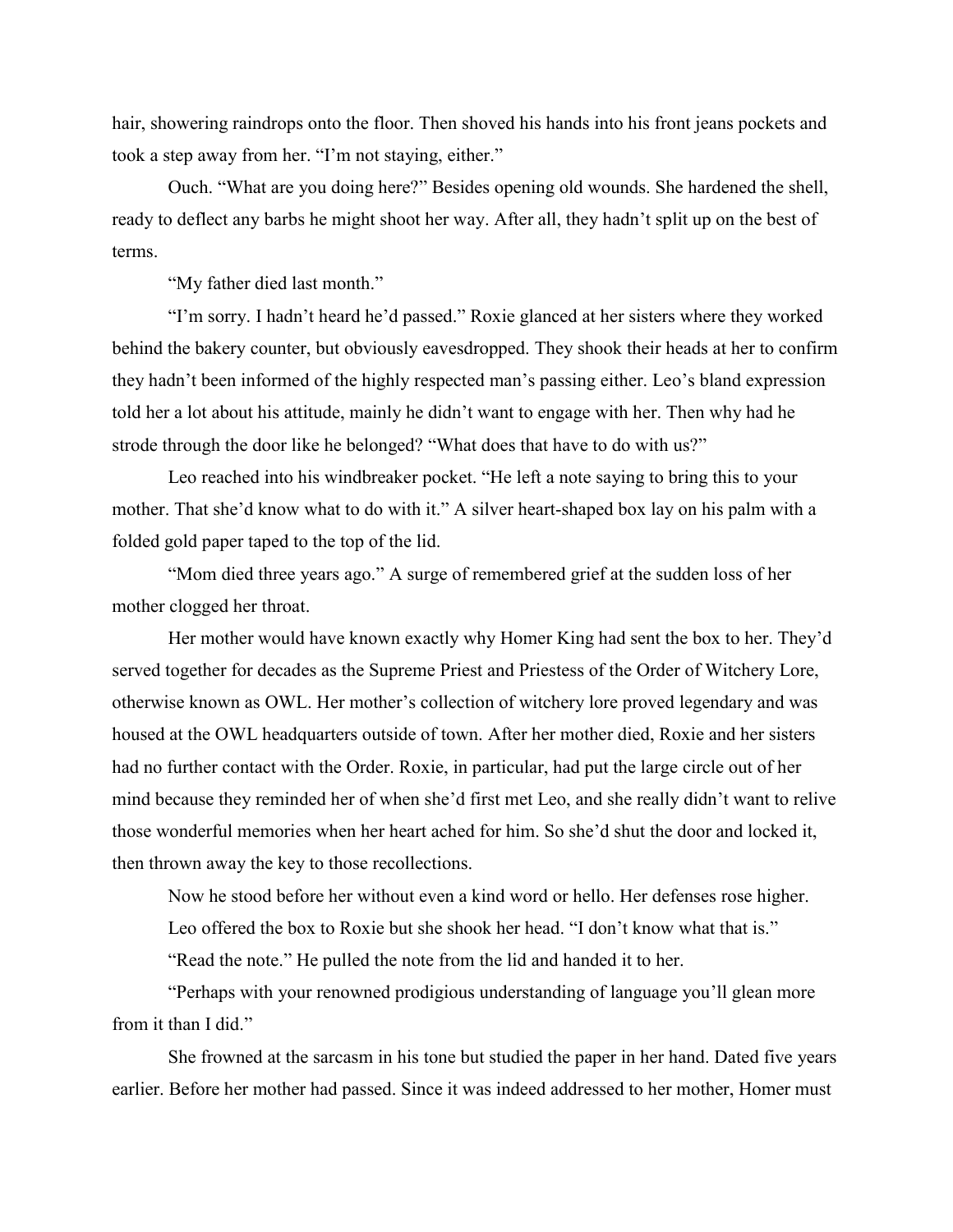have forgotten about the box's existence. Otherwise, wouldn't he have changed the directions to Leo after Peggy's death? Homer had attended the funeral for her mother, so he knew Peggy had died. Yet the note remained addressed to her mother. An unsolvable mystery. The note read pretty much as Leo had summarized. "My dear son, in the event of my death, take this box, unopened, to Peggy Golden at the Golden Owl Books and Brews. She will know what to do. Love always. Dad."

Folding the note, she handed it back to Leo. "That wasn't much help. What do you mean to do next?"

"The sole reason I'm here is to give you this box." He plunked it down on the glass display case by the register, knocking a stack of postcards advertising the open mic night across the surface. "Done. I'm out of here."

Wait, she wanted to cry out as he glanced at her and then away. He couldn't leave. She had questions only he could answer. If he'd stay long enough to hear them. He pivoted on one heel and marched toward the door.

"Stop." She hurried to pick up the silver box and then hurried after him, holding it with both trembling hands. She caught up to him and momentarily laid a hand on his arm to detain his rapid departure, sensed the deep agitation inside him even as the familiar sizzle flowed through her. She stifled a gasp. He glanced at her hand and then met her eyes with a steady look. Releasing his arm, she gripped the box with both hands. "What am I supposed to do with it?"

The box vibrated in her hands and then a lyrical click sounded as the lid popped open. What had unlocked the box? She blinked at it, angling it one way and another to search for a release or some other catch she might have brushed. Nothing. Tara and Beth came around the counter and stood to one side, peeking at the tiny box. Magic must have been infused in the object, sensitive to her touch. But only after she'd touched Leo. Before then, it had remained firmly secured. She stared at the box as if it held a secret she didn't want to know.

"Open it all the way." Beth stretched a hand toward the box but hesitated to make contact with it. "What's inside?"

"No idea. Not sure I want to but… Here goes." Roxie slowly lifted the lid to reveal another gold folded note under a chunky golden bracelet. A single charm—an open book—was attached to it.

Odd to have only one charm on a charm bracelet. She lifted the chain to inspect the little